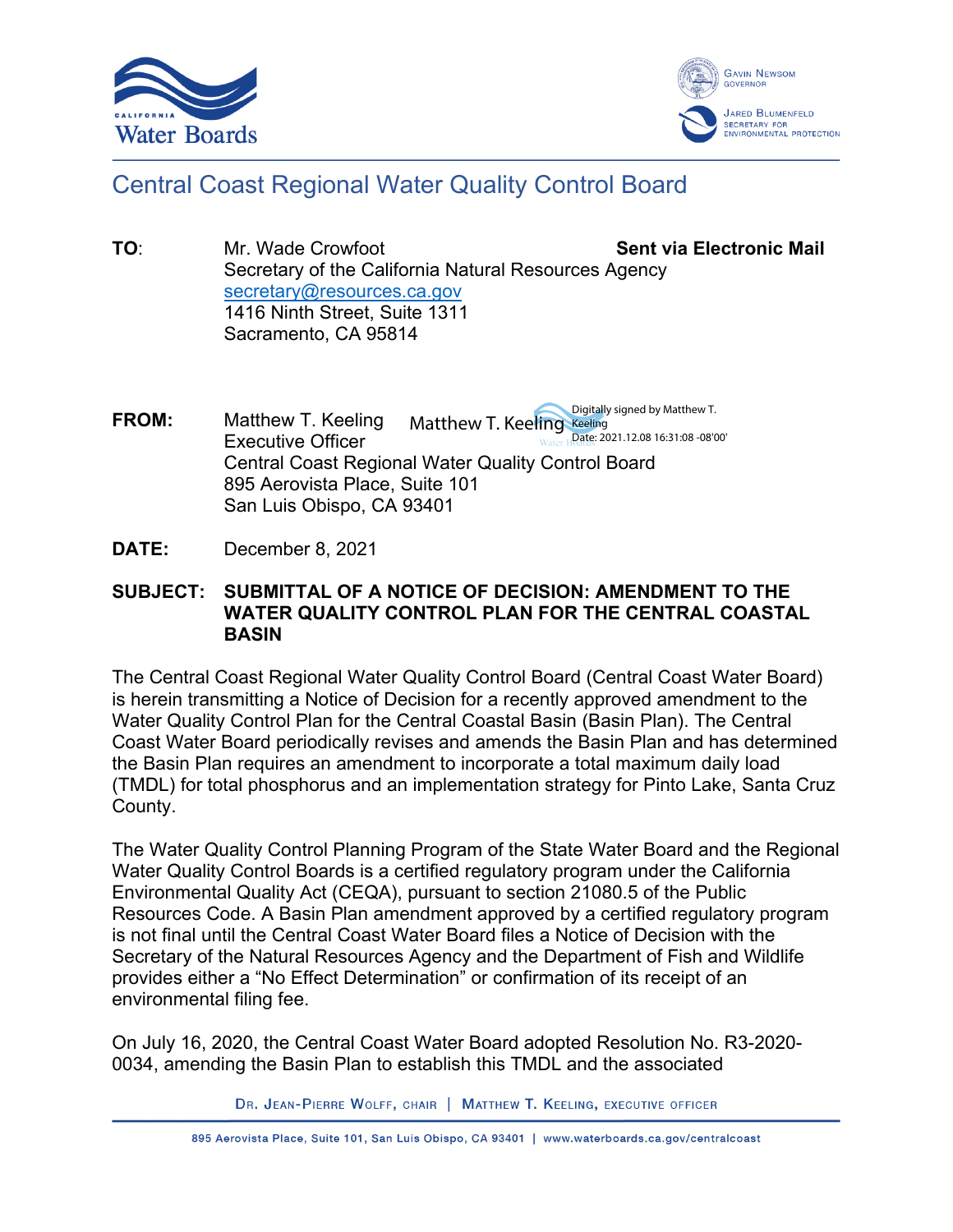implementation strategy. Subsequently, on April 20, 2021, the State Water Resources Control Board (State Water Board) approved the amendment under Resolution No. 2021-0014. The Office of Administrative Law provided its Notice of Approval of this Basin Plan amendment on September 9, 2021.

Attached are copies of the **Notice of Decision** and documentation of the transmittal of the CEQA environmental filing fee to the Department of Fish and Wildlife. Also attached is the Central Coast Water Board's Resolution No. R3-2020-0034, State Board Resolution No. 2021-0014, and the CEQA environmental checklist.

We request staff of the Office of Planning and Research **provide us with verification of this filing of the Notice of Determination** by date stamping and electronically returning the Notice of Decision to the Central Coast Water Board's lead staff at [Pete.Osmolovsky@waterboards.ca.gov.](mailto:Larry.Harlan@waterboards.ca.gov)

Should you have any questions regarding this Basin Plan amendment, please contact our lead staff person, Peter Bonch Osmolovsky, at (805) 549-3699 or [Pete.Osmolovsky@waterboards.ca.gov.](mailto:Larry.Harlan@waterboards.ca.gov)

5 Attachments (3, 4, and 5 provided by hyperlink):

- 1. Notice of Decision
- 2. Department of Fish and Wildlife Environmental Filing Fee Receipt
- 3. [Central Coast Water Board Resolution No.](https://www.waterboards.ca.gov/centralcoast/water_issues/programs/tmdl/docs/pinto_lake/2020/item9_att1.pdf) R3-2020-0034
- 4. [State Water Board Resolution No. 2021-0014](https://www.waterboards.ca.gov/board_decisions/adopted_orders/resolutions/2021/rs2021_0014.pdf)
- 5. [CEQA Environmental Checklist](https://www.waterboards.ca.gov/centralcoast/water_issues/programs/tmdl/docs/pinto_lake/2020/item9_att4.pdf)

cc (with attachments) by email:

California Natural Resources Agency Certified Regulatory Programs email [CRP-NOD@resources.ca.gov](mailto:CRP-NOD@resources.ca.gov)

Office of Planning and Research State Clearing House [state.clearinghouse@opr.ca.gov](mailto:state.clearinghouse@opr.ca.gov)

Jonathan Bishop, Chief Deputy Director [Jonathan.Bishop@waterboards.ca.gov](mailto:Jonathan.Bishop@waterboards.ca.gov) State Water Board

Karen Mogus, Deputy Director [Karen.Mogus@waterboards.ca.gov](mailto:Karen.Mogus@waterboards.ca.gov) State Water Board, Division of Water Quality